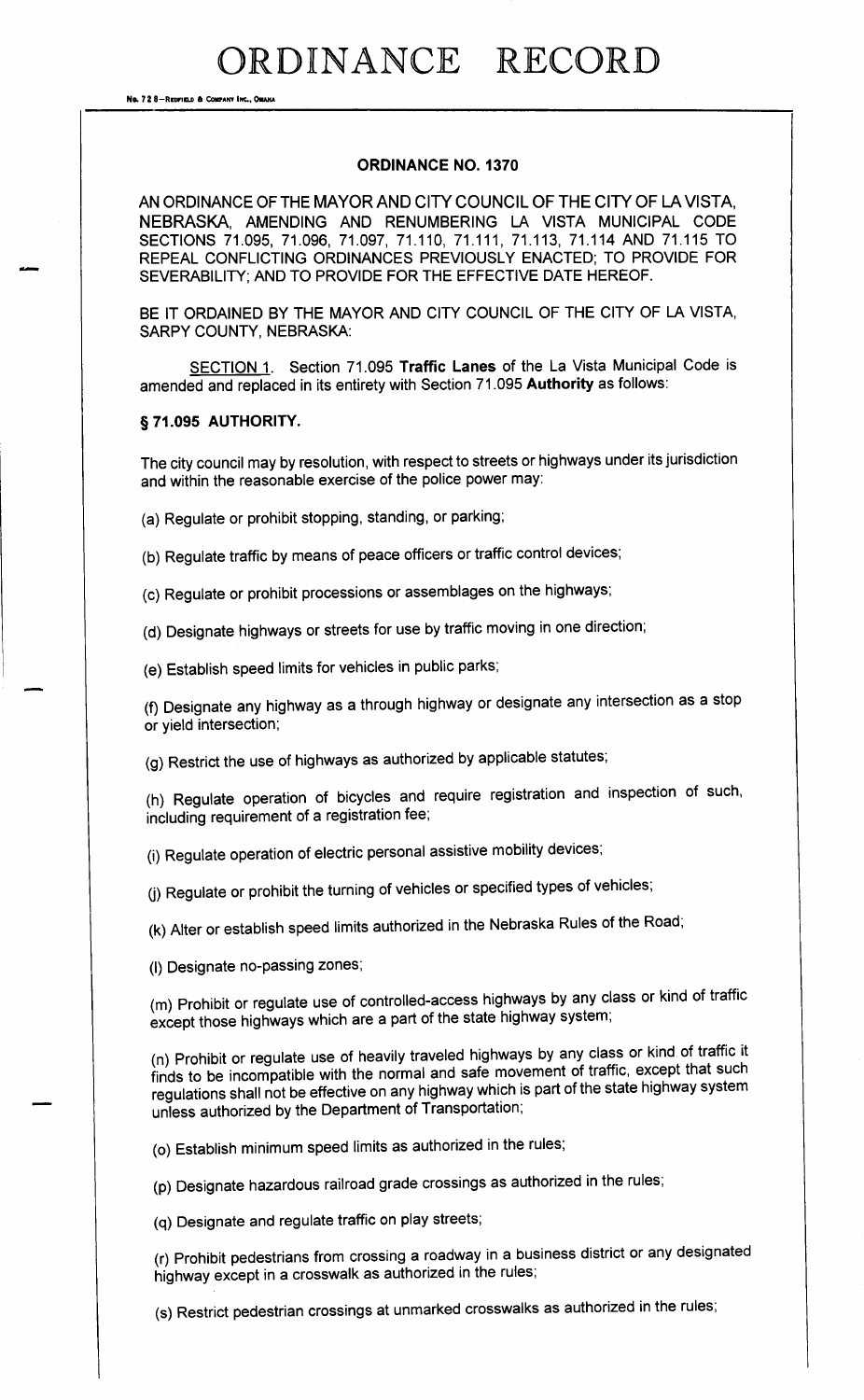No. 72 8-REDFIELD & COMPANY INC., OMAHA

t) Regulate persons propelling push carts;

u) Regulate persons upon skates, coasters, sleds, and other toy vehicles;

v) Notwithstanding any other provision of law, adopt and enforce an ordinance or resolution prohibiting the use of engine brakes on the National System of Interstate and Defense Highways that has a grade of less than five degrees within its jurisdiction. For purposes of this subdivision, engine brake means <sup>a</sup> device that converts <sup>a</sup> power producing engine into a power-absorbing air compressor, resulting in a net energy loss;

w) Adopt and enforce such temporary or experimental regulations as may be necessary to cover emergencies or special conditions; and

w) Adopt other traffic regulations except as prohibited by state law or contrary to state law.

No ordinance or regulation enacted under subsection (d), (e), (f), (g), (j), (k), (l), (m), (n), (p), (q) or (s) of this section shall be effective until traffic control devices giving notice of such local traffic regulations are erected upon or at the entrances to such affected highway or part thereof affected as may be most appropriate.

79 Code, § 5- 206) Statutory reference:

Regulation of highways authorized, see Neb. RS 60-680

SECTION 2. Section 71.096 One Way Traffic of the La Vista Municipal Code is eliminated and Section 71. 097 is amended and renumbered to Section 71. 096 Truck Routes to read as follows:

#### § 71.096 TRUCK ROUTES.

The City Council may, by resolution, designate certain streets in the city that trucks shall travel upon, and it shall be unlawful for persons operating such trucks to travel on other streets than those designated for trucks, unless to pick up or deliver goods, wares or merchandise, and in that event, the operator of such truck shall return to such truck routes as soon as possible in traveling through or about the city. The City Council shall cause notices to be posted or shall erect signs indicating the streets so designated as truck routes.

<sup>79</sup> Code, § 5- 204) Penalty, see § 70. <sup>999</sup>

# Statutory reference:

Municipal authority, see Neb. RS 60-681

SECTION 3. Section 71.110 of the La Vista Municipal Code is amended to read as follows:

#### §71.110 GENERALLY.

No person shall operate a motor vehicle on any street, alley or other place at a rate of speed greater than 25 miles per hour, unless otherwise posted, specified by the Code, or permitted by ordinance. In no instance shall a person drive a vehicle on a highway at a speed greater than is reasonable and prudent under the conditions. Where <sup>a</sup> different maximum speed is set by ordinance, appropriate signs shall be posted. <sup>79</sup> Code, § 5- 405) Penalty, see § 70.999

Statutory reference:

Basic speed rule, see Neb. RS 60-6, 185 General speed limit, see Neb. RS 60-6, 186 State and local authority, see Neb. RS 60-6,190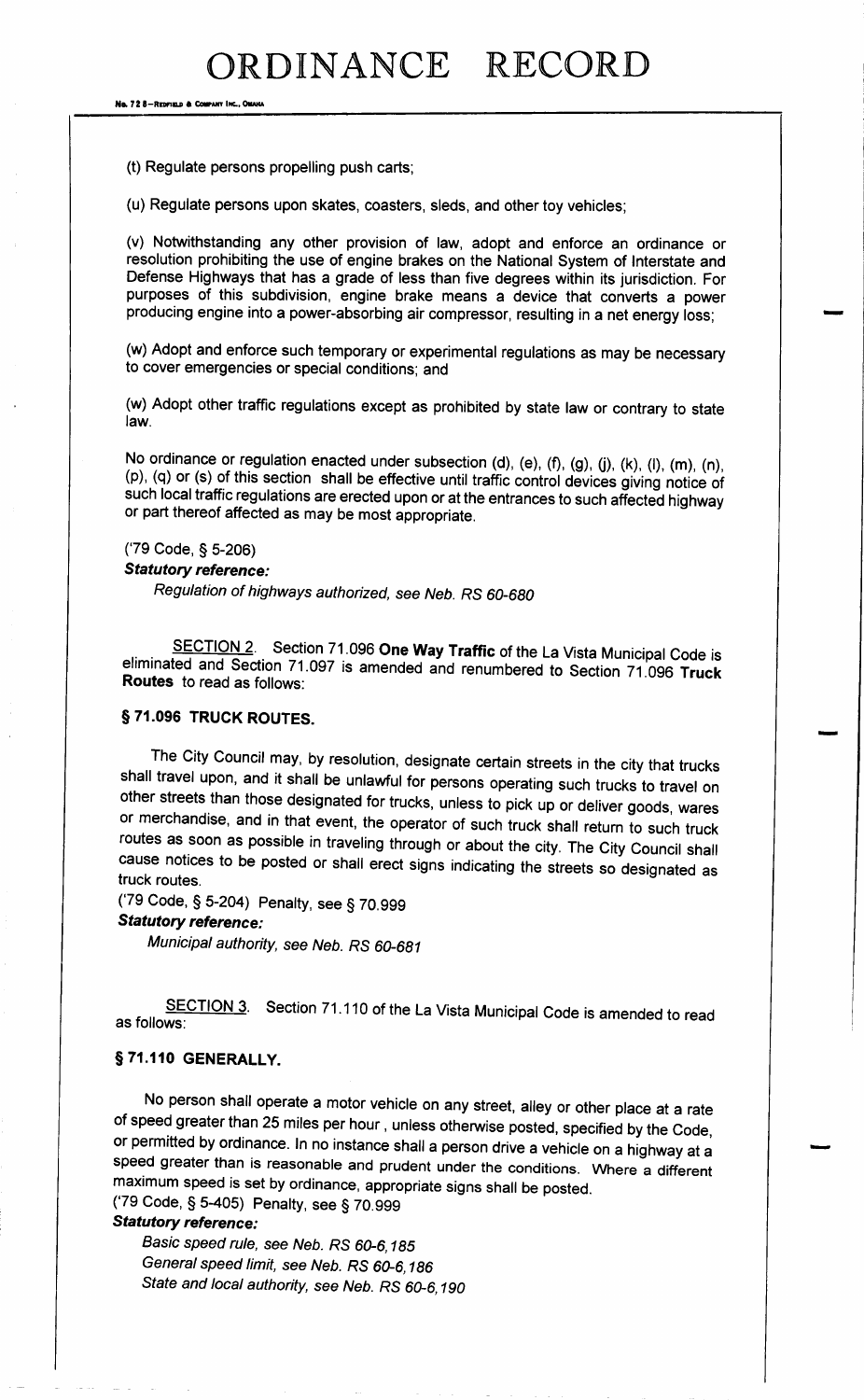# ORDINANCE RECORD

No. 72 8-REDFIELD & COMPANY INC., OMAN

SECTION 4. Section 71.111 of the La Vista Municipal Code is amended to read as follows:

# § 71.111 EXCEPTIONS.

A) The driver of an emergency vehicle, except wreckers towing disabled vehicles and highway maintenance vehicles and equipment, may as set forth in § 71. <sup>108</sup> and Neb. RS 60-6, 114 exceed the maximum speed limits set forth in § 71.110, so long as he or she does not endanger life, limb, or property. (Neb. RS 60-6, 114) (79 Code, § 5-409)

B) The following are specific exceptions to the general speed limits within the city set forth in § 71. <sup>110</sup> above:

 $1)$  84<sup>th</sup> Street between Giles Road and Harrison Street. Except during school hours, no person shall operate a motor vehicle at a speed greater than 45 miles per hour on 84th Street between Giles Road and Harrison Street in the city, provided, however, in those instances where <sup>a</sup> lower speed is prescribed by§ 71. 112, said lower speed shall be observed. During school hours, no person shall operate a motor vehicle at a speed greater than 40 miles per hour in designated school zones on this section of 84<sup>th</sup> Street.

2) 72nd Street between Giles Road and Harrison Street. Except during school hours, no person shall operate a motor vehicle at a speed greater than 35 miles per hour on 72nd Street between Giles Road and Harrison Street in the city; provided, however, in those instances where <sup>a</sup> lower speed is prescribed by § 71. <sup>112</sup> and 71. 113, said lower speed shall be observed. During school hours, no person shall operate a motor vehicle at a speed greater than 15 miles per hour in designated school zones on this section of 72nd **Street** 

3) North side of Giles Road; between 66th and 96th Street. No person shall operate a motor vehicle at a speed greater than 35 miles per hour on the north half of Giles Road between 66th Street and 96th Street in the city; provided, however, in those instances where <sup>a</sup> lower speed is prescribed by §§ 71. <sup>112</sup> said lower speed shall be observed.

4) Giles Road between 96th Street and Harrison Street. No person shall operate a motor vehicle at a speed greater than 45 miles per hour on Giles Road between 96th Street and Harrison Street in the city; provided, however, in those instances where a lower speed is prescribed by § 71. 112 said lower speed shall be observed.

5) South side of Harrison Street between 69th Street and 96th Street, and also between 104<sup>th</sup> Street and Hell Creek. No person shall operate a motor vehicle at a speed greater than 45 miles per hour on Harrison Street between 69th Street and 96th Street, and also between 104<sup>th</sup> Street and Hell Creek in the city; provided, however, in those instances where <sup>a</sup> lower speed is prescribed by § 71. 112, said lower speed shall be observed.

6) North and south side of Harrison Street between Hell Creek Giles Road. No person shall operate a motor vehicle at a speed greater than 45 miles per hour on Harrison Street between Hell Creek and Giles Road in the city; provided, however, in those instances where <sup>a</sup> lower speed is prescribed by § 71. 112, said lower speed shall be observed.

7) 96th Street between Harrison Street and Portal Road. No person shall operate a motor vehicle at a speed greater than 45 miles per hour on 96th Street between Harrison Street and Portal Road in the city; provided, however, in those instances where <sup>a</sup> lower speed is prescribed by§§ 71. 112 and 71. 113, said lower speed shall be observed.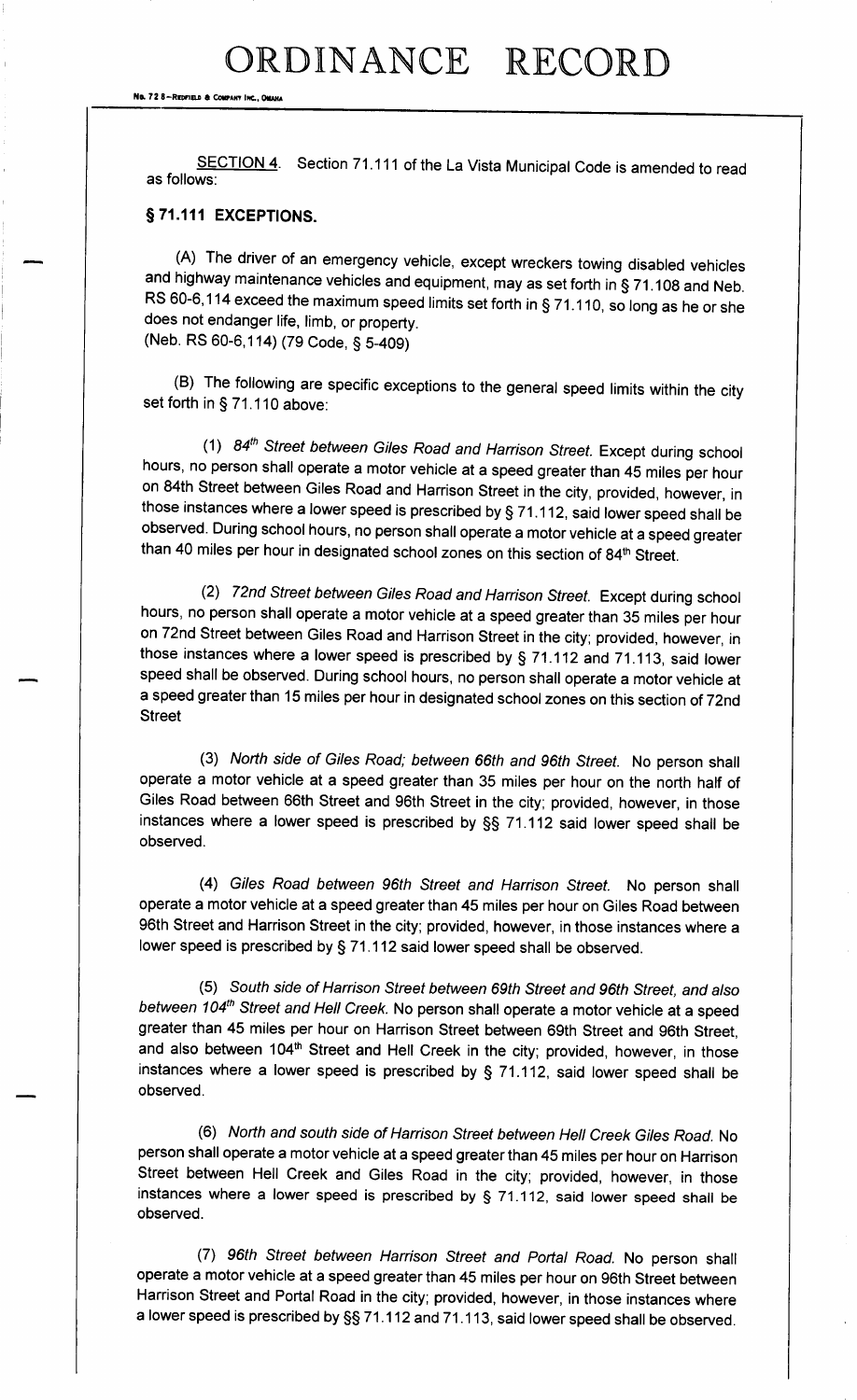Ne. 72 8-Repries & Co.

8) 108th Street between Giles Road and Harrison Street. No person shall operate a motor vehicle at a speed greater than 40 miles per hour on 108th Street between Giles Road and Harrison Street in the city; provided, however, in those instances where a lower speed is prescribed by §§ 71. <sup>112</sup> and 71. 113, said lower speed shall be observed.

9) Portal Road between 96th Street and 107th Street. No person shall operate a motor vehicle at a speed greater than 40 miles per hour on Portal Road between 96th Street and 107th Street in the city; provided, however, in those instances where a lower speed is prescribed by § 71. 112, said lower speed shall be observed.

10) West Giles Road between Giles Road and the BNSF Railroad Crossing. No person shall operate a motor vehicle at a speed greater than 45 miles per hour on West Giles Road between Giles Road and the BNSF Railroad Crossing in the city; provided, however, in those instances where <sup>a</sup> lower speed is prescribed by § 71. 112, said lower speed shall be observed.

11) 114th Street between Giles Road and one-half mile south of Giles Road. No person shall operate a motor vehicle at a speed greater than 45 miles per hour on 114<sup>th</sup> Street between Giles Road and one- half mile south of Giles Road in the city; provided, however, in those instances where <sup>a</sup> lower speed is prescribed by § 71. 112, said lower speed shall be observed.

12) 120th Street between Giles Road and one-half mile south of Giles Road. No person shall operate a motor vehicle at a speed greater than 35 miles per hour on 120<sup>th</sup> Street between Giles Road and one-half mile south of Giles Road in the city; provided, however, in those instances where a lower speed is prescribed by § 71. 112, said lower speed shall be observed.

13) Harry Andersen Avenue between Harrison Street and the county line between Sarpy and Douglas Counties. No person shall operate a motor vehicle at a speed greater than 45 miles per hour on Harry Andersen Avenue between Harrison Street and the county line between Sarpy and Douglas Counties in the city; provided, however, in those instances where a lower speed is prescribed by§ 71. 112, said lower speed shall be observed.

14) 83<sup>rd</sup> Avenue between Main Street and 450 feet south of Main Street. No person shall operate a motor vehicle at a speed greater than 15 miles per hour on 83rd Street between Main Street and 450 feet south of Main Street in the city; provided, however, in those instances where <sup>a</sup> lower speed is prescribed by § 71. 112, said lower speed shall be observed.

(15) Main Street between 84<sup>th</sup> Street and City Centre Drive. No person shall operate a motor vehicle at a speed greater than 15 miles per hour on Main Street between 84<sup>th</sup> Street and City Centre Drive in the city; provided, however, in those instances where <sup>a</sup> lower speed is prescribed by § 71. 112, said lower speed shall be observed.

(16) Barmettler Drive between 84<sup>th</sup> Street and 450 feet east of Main Street. No person shall operate a motor vehicle at a speed greater than 15 miles per hour on Barmettler Drive between 84<sup>th</sup> Street and 450 feet east of Main Street in the city; provided, however, in those instances where <sup>a</sup> lower speed is prescribed by § 71. 112, said lower speed shall be observed.

(17) City Centre Drive between  $84<sup>th</sup>$  Street and 900 feet east of  $84<sup>th</sup>$  Street. No person shall operate a motor vehicle at a speed greater than 15 miles per hour on City Centre Drive between 84<sup>th</sup> Street and 900 feet east of 84<sup>th</sup> Street in the city; provided, however, in those instances where a lower speed is prescribed by § 71. 112, said lower